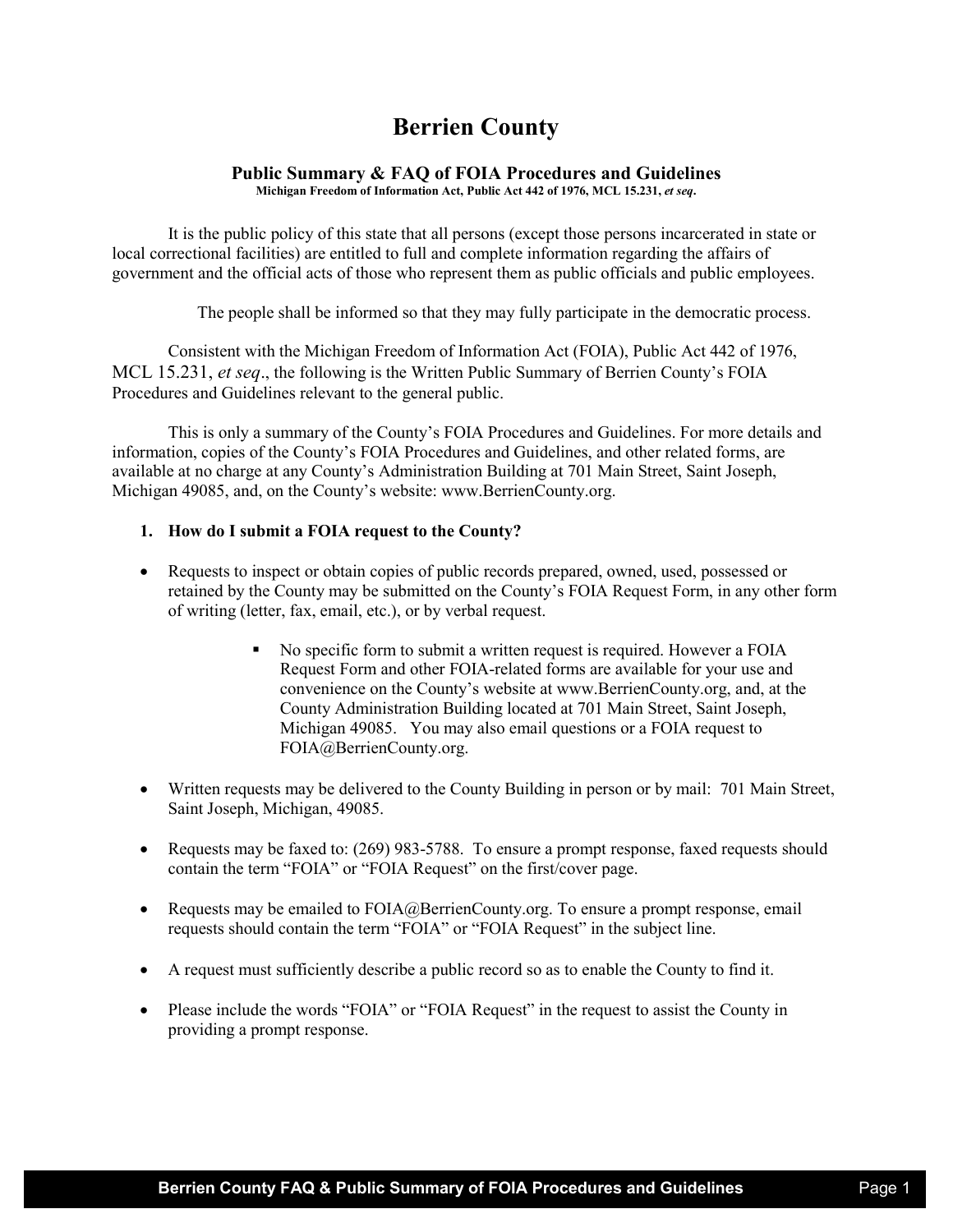## **2. What kind of response can I expect?**

- Within 5 business days after receiving a FOIA request the County will issue a response. If a request is received by fax or email, the request is deemed to have been received on the following business day. The County will respond to your request in one of the following ways:
	- o Issue a notice indicating that due to the nature of the request the County needs an additional 10 business days to respond,
	- o Grant the request,
	- o Issue a written notice denying the request,
	- o Grant the request in part and issue a written notice denying part of the request,
	- $\circ$  Issue a written notice informing the requester that no such public records exist, or  $\circ$  Issue a written notice indicating that the public record requested is available at no
	- Issue a written notice indicating that the public record requested is available at no charge on the County's website
- If the request is granted, or granted in part, the County will ask that payment be made for the allowable fees associated with responding to the request before the public record is made available.
- If the cost of processing the request is expected to exceed \$50, or if you have not paid for a previously granted request, the County will require a deposit before processing the request.

#### **3. What are the County's deposit requirements?**

- If the County has made a good faith calculation that the total fee for processing the request will exceed \$50.00, the County will require that you provide a deposit in the amount of 50% of the total estimated fee. When the County requests the deposit, it will provide you a non-binding best efforts estimate of how long it will take to process the request after you have paid your deposit.
- If the County receives a request from a person who has not paid the County for copies of public records made in fulfillment of a previously granted written request, the County will require a deposit of 100% of the estimated processing fee before it begins to search for the public record for any subsequent written request when **all** of the following conditions exist:
	- $\circ$  The final fee for the prior written request is not more than 105% of the estimated fee;
	- o The public records made available contained the information sought in the prior written request and remain in the County's possession;
	- o The public records were made available to the individual, subject to payment, within the best effort time frame estimated by the County to provide the records;
	- o Ninety (90) days have passed since the County notified the individual in writing that the public records were available for pickup or mailing;
	- $\circ$  The individual is unable to show proof of prior payment to the County; and  $\circ$  The County has calculated an estimated detailed itemization that is the basis
	- The County has calculated an estimated detailed itemization that is the basis for the current written request's increased fee deposit.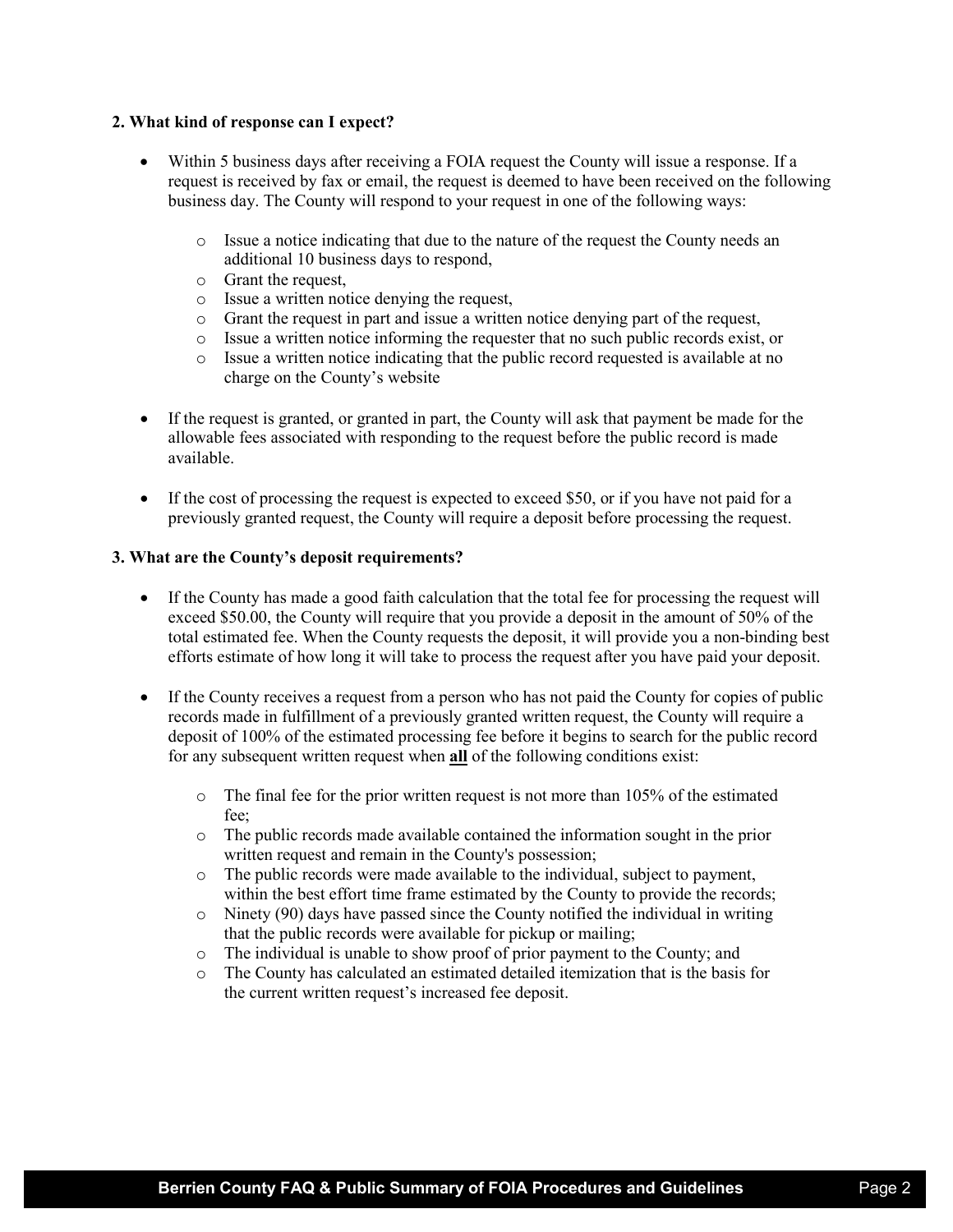- The County will not require the 100% estimated fee deposit if any of the following apply:
	- o The person making the request is able to show proof of prior payment in full to the County;
	- $\circ$  The County is subsequently paid in full for all applicable prior written requests; or  $\circ$  Three hundred sixty five (365) days have passed since the person made the request
	- Three hundred sixty five  $(365)$  days have passed since the person made the request for which full payment was not remitted to the County.

## **4. How does the County calculate FOIA processing fees?**

The Michigan FOIA statute permits the County to charge for the following costs associated with processing a request:

- Labor costs associated with copying or duplication, which includes making paper copies, making digital copies, or transferring digital public records to non-paper physical media or through the Internet.
- Labor costs associated with searching for, locating and examining a requested public record, when failure to charge a fee will result in unreasonably high costs to the County.
- Labor costs associated with a review of a record to separate and delete information exempt from disclosure, when failure to charge a fee will result in unreasonably high costs to the County.
- The cost of copying or duplication, not including labor, of paper copies of public records. This may include the cost for copies of records already on the County's website if you ask for the County to make copies.
- The cost of computer discs, computer tapes or other digital or similar media when the requester asks for records in non-paper physical media. This may include the cost for copies of records already on the County's website if you ask for the County to make copies.
- The cost to mail or send a public record to a requestor.

## **Labor Costs**

- All labor costs will be estimated and charged in 15-minute increments, with all partial time increments rounded down. If the time involved is less than 15 minutes, there will be no charge.
- Labor costs will be charged at the hourly wage of the lowest-paid County employee capable of doing the work in the specific fee category, regardless of who actually performs work.
- Labor costs will also include a charge to cover or partially cover the cost of fringe benefits. County may add up to 50% to the applicable labor charge amount to cover or partially cover the cost of fringe benefits, but in no case may it exceed the actual cost of fringe benefits.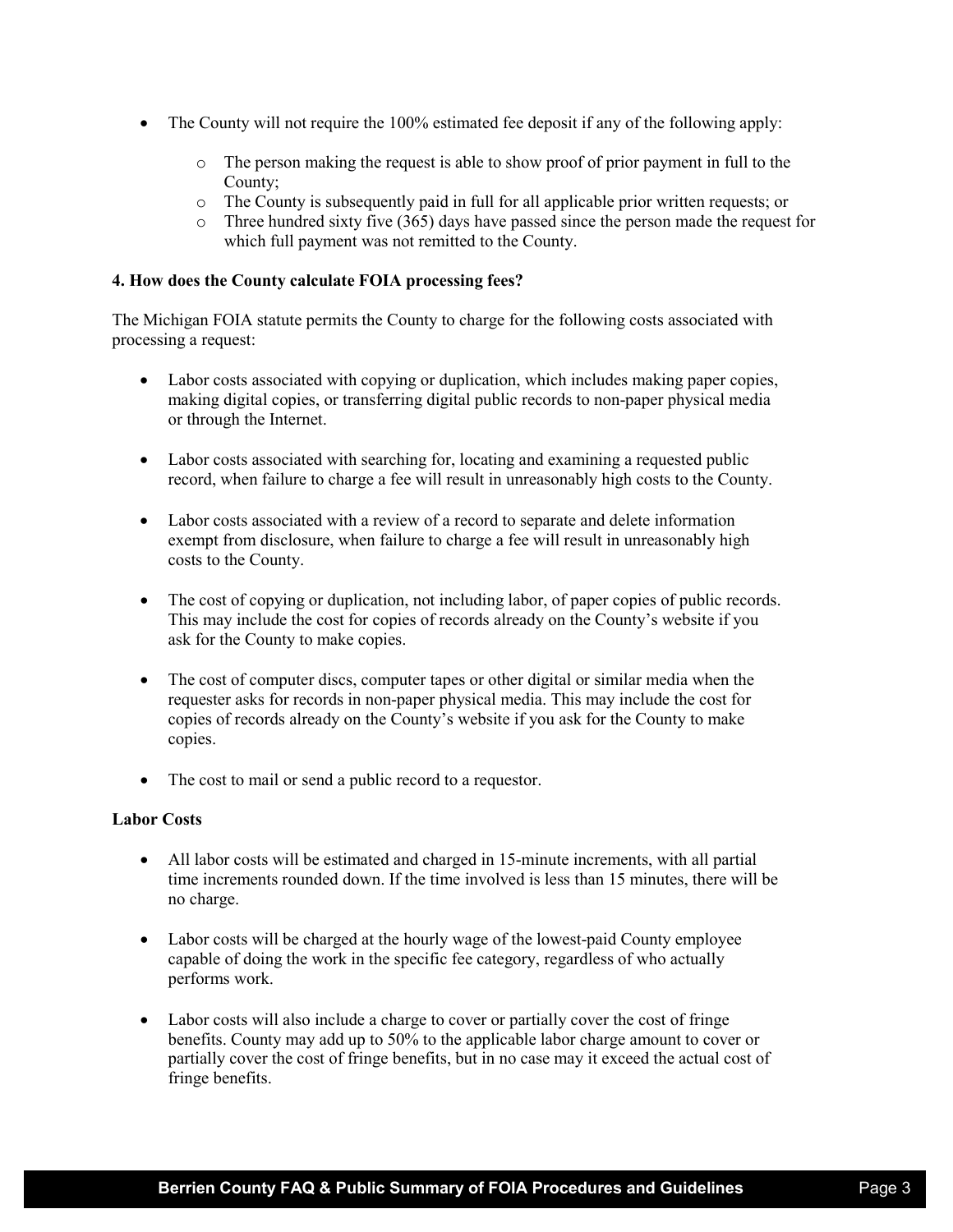- Overtime wages will not be included in labor costs unless agreed to by the requestor; overtime costs will not be used to calculate the fringe benefit cost.
- Contracted labor costs will be charged at the hourly rate of \$48.90 (6 times the state minimum hourly wage)

A labor cost will not be charged for the search, examination, review and the deletion and separation of exempt from nonexempt information unless failure to charge a fee would result in unreasonably high costs to the County. Costs are unreasonably high when they are excessive and beyond the normal or usual amount for those services compared to the County's usual FOIA requests, because of the nature of the request in the particular instance. The County must specifically identify the nature of the unreasonably high costs in writing.

# **Copying and Duplication**

# *Non-paper Copies on Physical Media*

- The cost for records provided on non-paper physical media, such as computer discs, computer tapes or other digital or similar media will be at the actual and most reasonably economical cost for the non-paper media.
- This cost will be charged only if the County has the technological capability necessary to provide the public record in the requested non-paper physical media format.

# *Paper Copies*

- Paper copies of public records made on standard letter (8  $\frac{1}{2}$  x 11) or legal (8  $\frac{1}{2}$  x 14) sized paper will not exceed \$.10 per sheet of paper.
- Copies for non-standard sized sheets will paper will reflect the actual cost of reproduction.

## **Mailing Costs**

- The cost to mail public records will use a reasonably economical and justified means.
- The County may charge for the least expensive form of postal delivery confirmation.
- No cost will be made for expedited shipping or insurance unless you request it.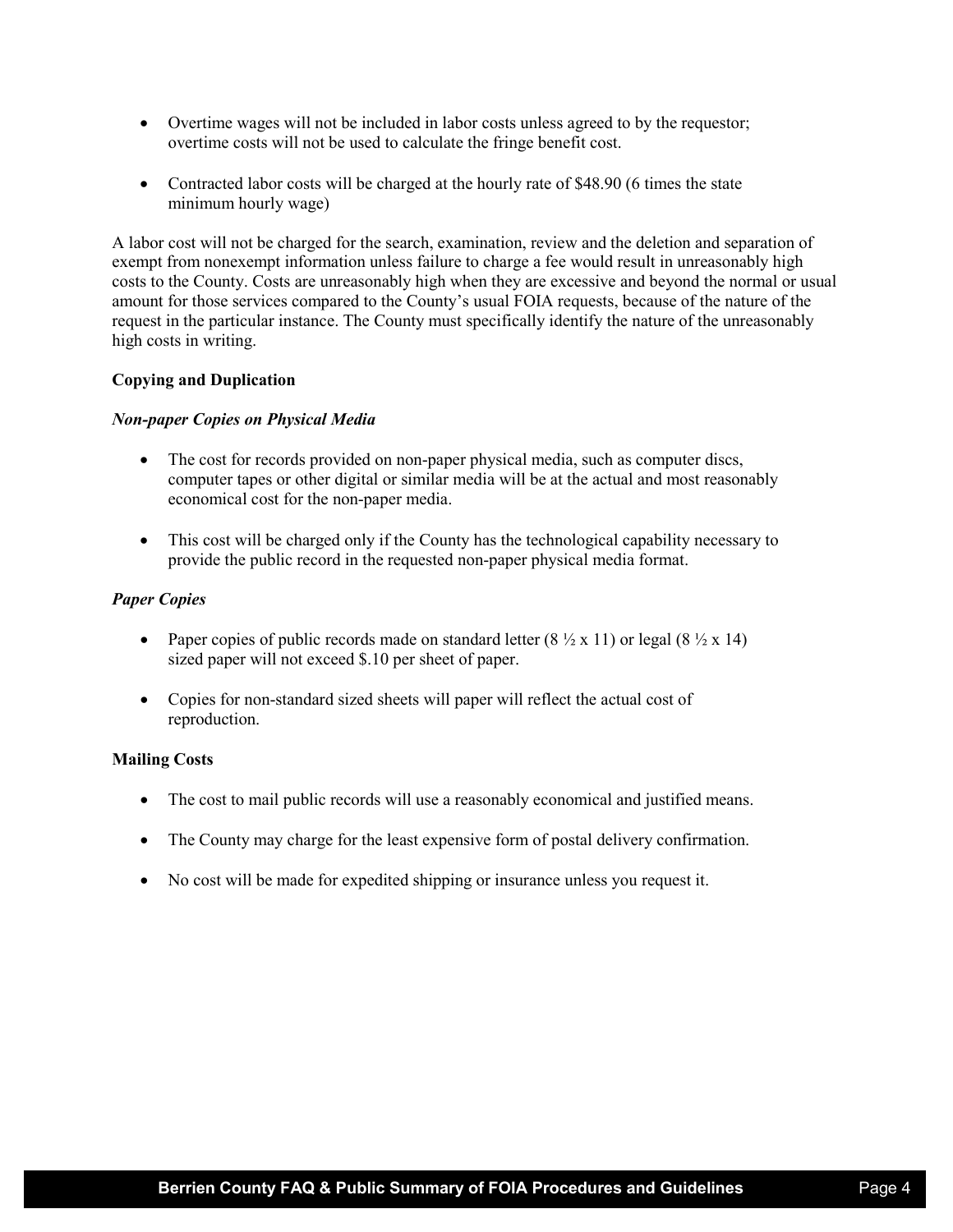# **Waiver of Fees**

The cost of the search for and copying of a public record may be waived or reduced if in the sole judgment of the FOIA Coordinator a waiver or reduced fee is in the public interest because it can be considered as primarily benefitting the general public. The County Board of Commissioners may identify specific records or types of records it deems should be made available for no charge or at a reduced cost.

# **5. How do I qualify for an indigence discount on the fee?**

The County will discount the first \$20.00 of fees for a request if you submit an affidavit stating that you are:

- Indigent and receiving specific public assistance; or
- If not receiving public assistance, stating facts demonstrating an inability to pay because of indigence.

You are **not** eligible to receive the \$20.00 discount if you:

- Have previously received discounted copies of public records from the County twice during the calendar year; or
- Are requesting information on behalf of other persons who are offering or providing payment to you to make the request.

An affidavit is sworn statement. For your convenience, the County has provided an Affidavit of Indigence for the waiver of FOIA fees on the back of the County FOIA Request Form, which is available on the County's website: www.BerrienCounty.org.

## **6. May a nonprofit organization receive a discount on the fee?**

A nonprofit organization advocating for developmentally disabled or mentally ill individuals that is formally designated by the state to carry out activities under subtitle C of the federal developmental disabilities assistance and bill of rights act of 2000, Public Law 106-402, and the protection and advocacy for individuals with mental illness act, Public Law 99-319, may receive a \$20.00 discount if the request meets all of the following requirements in the Act:

- o Is made directly on behalf of the organization or its clients.
- o Is made for a reason wholly consistent with the mission and provisions of those laws under section 931 of the mental health code, 1974 PA 258, MCL 330.1931.
- o Is accompanied by documentation of its designation by the state, if requested by the public body.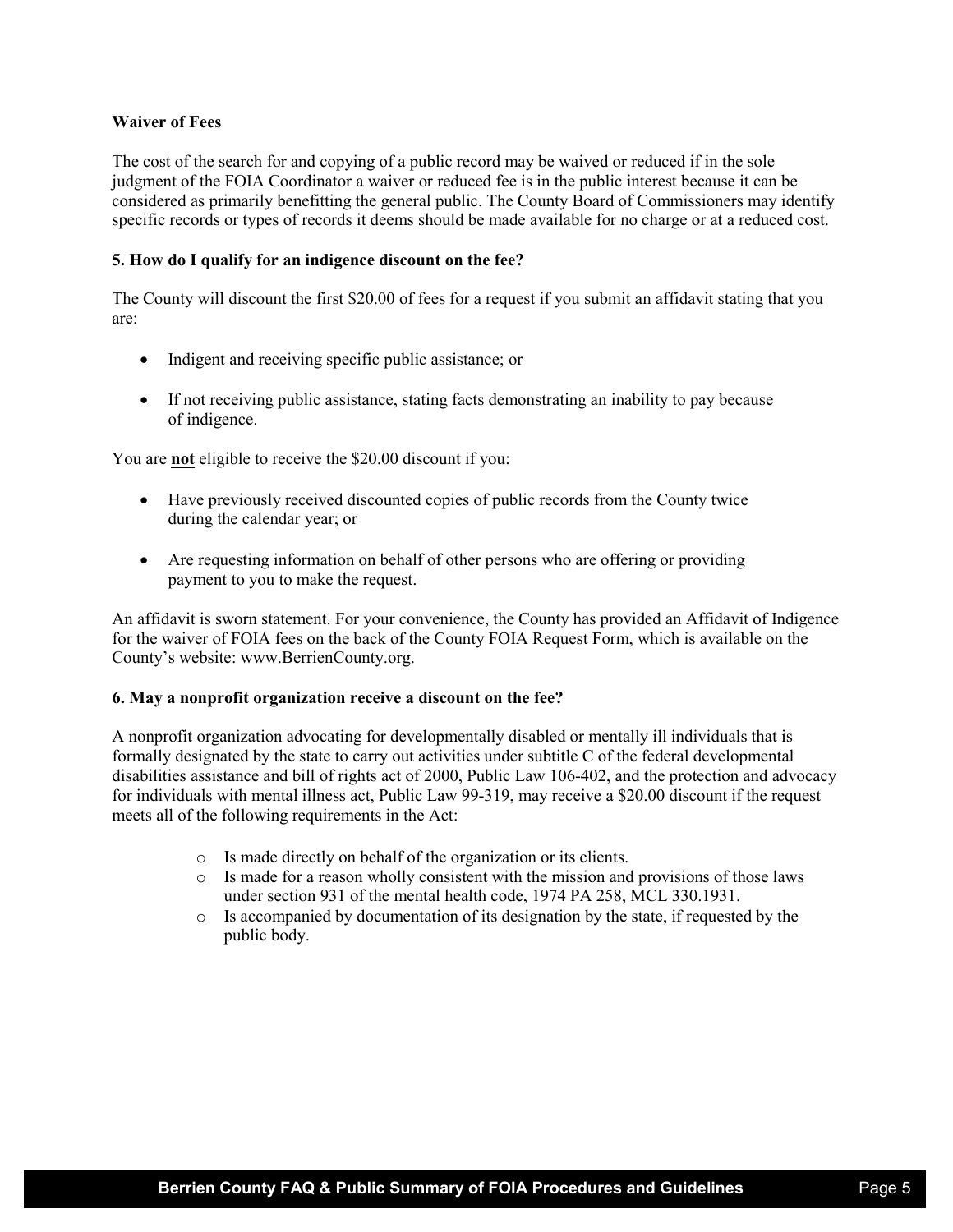## **6. How may I challenge the denial of a public record or an excessive fee?**

#### **Appeal of a Denial of a Public Record**

If you believe that all or a portion of a public record has not been disclosed or has been improperly exempted from disclosure, you may appeal to the County Board of Commissioners and/or the FOIA Coordinator by filing a written appeal of the denial with the County Board of Commissioners, by fax, by email at [FOIA@BerrienCounty.org,](mailto:FOIA@BerrienCounty.org) or by U.S. Mail.

The appeal must be in writing, specifically state the word "appeal," and identify the reason or reasons you are seeking a reversal of the denial. You may use the County FOIA Appeal Form, which is available on the County's website: www.BerrienCounty.org.

The County Board of Commissioners is not considered to have received a written appeal until the first regularly scheduled County Commission meeting following submission of the written appeal.

Within 10 business days of receiving the appeal the County will respond in writing by:

- Reversing the disclosure denial;
- Upholding the disclosure denial; or
- Reverse the disclosure denial in part and uphold the disclosure denial in part.

Whether or not you submitted an appeal of a denial to the County Board of Commissioners or the FOIA Coordinator, you may file a civil action in the County Circuit Court within 180 days after the County's final determination to deny your request. If you prevail in the civil action the court will award you reasonable attorneys' fees, costs and disbursements. If the court determines that the County acted arbitrarily and capriciously in refusing to disclose or provide a public record, the court shall award you damages in the amount of \$1,000.

#### **Appeal of an Excess FOIA Processing Fee**

If you believe that the fee charged by the County to process your FOIA request exceeds the amount permitted by state law, you must first appeal to the County Board of Commissioners by filing a written appeal for a fee reduction to the office of the County

The appeal must specifically state the word "appeal" and identify how the required fee exceeds the amount permitted. You may use the County FOIA Appeal Form (To Appeal an Excess Fee), which is available at the County Building and on the County's website: www.

The County Board of Commissioners is not considered to have received a written appeal until the first regularly scheduled County Commission meeting following submission of the written appeal. Within 10 business days after receiving the appeal, the County Board of Commissioners will respond in writing by:

- Waiving the fee;
- Reducing the fee and issue a written determination indicating the specific basis that supports the remaining fee;
- Upholding the fee and issue a written determination indicating the specific basis that supports the required fee; or
- Issuing a notice detailing the reason or reasons for extending for not more than 10 business days the period during which the County Board of Commissioners will respond to the written appeal.

Within 45 days after receiving notice of the County Board of Commissioner's determination of the processing fee appeal, you may commence a civil action in the County Circuit Court for a fee reduction. If you prevail in the civil action by receiving a reduction of 50% or more of the total fee, the court may